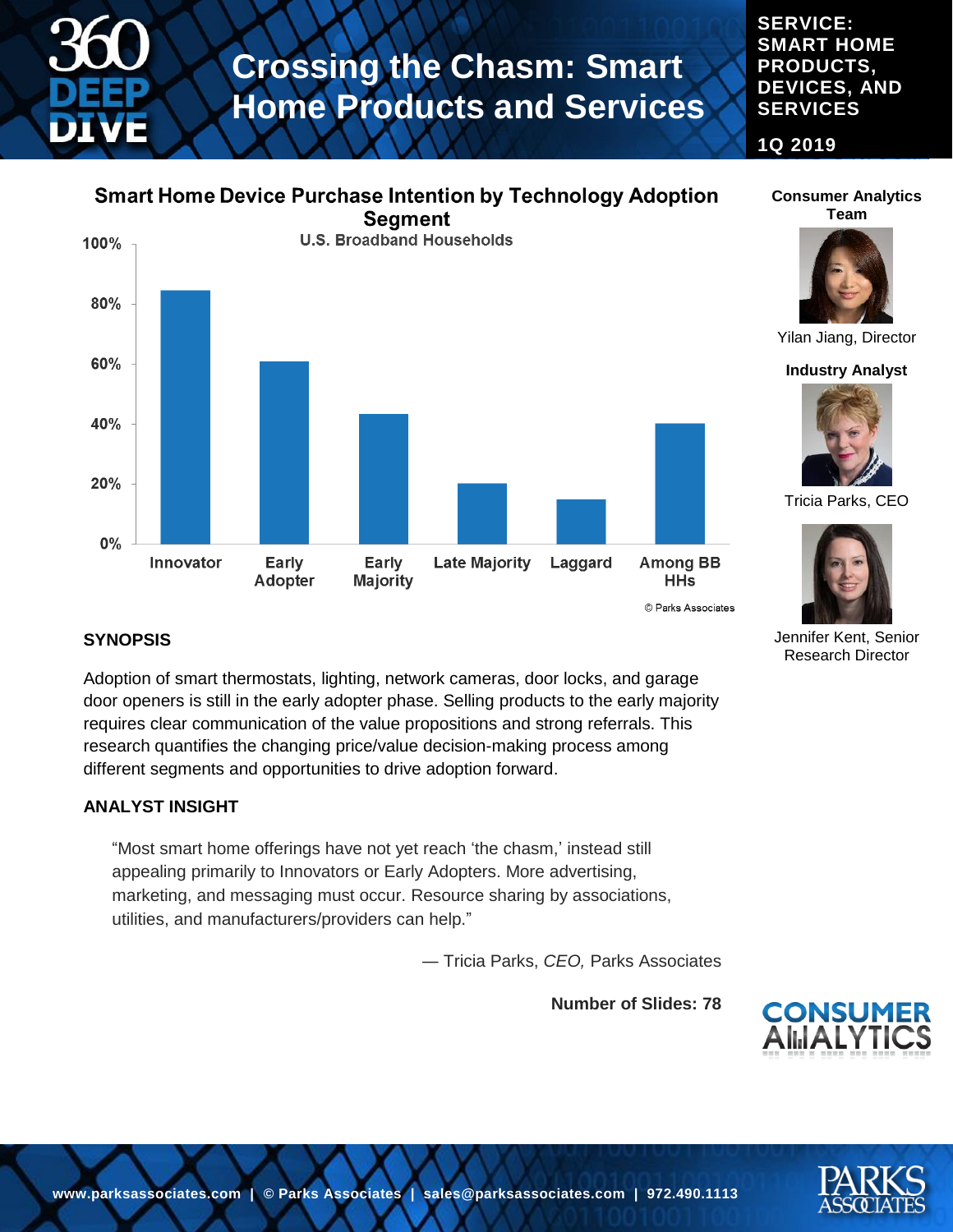

#### **SERVICE: SMART HOME PRODUCTS, DEVICES, AND SERVICES**

**1Q 2019**

### **CONTENTS**

#### **Consumer Analytics: Smart Home Devices and Services Track**

- Key Questions Answered
- Methodology, Charts, Statistical Information
- Definitions and Abbreviations
- U.S. Broadband Households' Self-selected Technology Segment (Q4/18)

#### **Executive Summary**

Industry Insight

Key Findings and Market Impact

#### **Smart Home Adoption**

- Smart Home Device Ownership (2014 2018)
- Total Average Number of Connected Devices Per U.S. BB HH (2015 - 2018)
- Total Average Number of CE/Computing/Mobile/Smart Speaker Devices Owned Per BB HH (2010 - 2018)
- Smart Energy & Misc. Device Ownership (2014 - 2018)
- Smart Safety & Security Device Ownership (2014 - 2018)
- Use of Professional Monitored Security Service (2014 - 2018)
- Interactive Home Security Systems (2014 2018)
- Home Control System Ownership (2014 2018)
- Method of Controlling Smart Home Devices Among Owners (Q2/18)
- Preferred Method of Controlling Smart Home Devices Among Intenders (Q2/18)

• Smart Speakers with Voice Assistant Ownership (2016 - 2018)

#### **Key Factors for Smart Home Devices**

- Average Scores Among All BB HHs (Q4/18)
- Familiarity, Value, and Affordability Comparisons for Smart Home Devices (Q4/18)
- "Value of the Benefit" Scores for Multiple Smart Home Devices, Smart TVs, & Smartphones by Segments (Q4/18)
- Smart Home Device Familiarity (Q4/18)
- Smart Home Device High Familiarity by Technology Adoption Segment (Q4/18)
- Smart Home Device High Familiarity by Device Ownership (Q4/18)
- High Familiarity with Selected Connected Devices by Demographics
- High Familiarity with Selected Connected Devices by Housing
- Smart Home Device High Value by Device Ownership (Q4/18)
- Smart Home Device Value Assessment (Q4/18)
- Smart Home Device High Value by Technology Adoption Segment (Q2/18)
- Smart Home Device High Value by Device Ownership (Q4/18)
- High Value of Smart Home Devices by Demographics (Q2/18)
- Smart Home Device Affordability (Q4/18)
- Smart Home Device Affordability by Device Ownership (Q4/18)
- Reason for Purchasing Smart Home Device Brand (Q4/18)
- Reason for Purchasing Smart Home Device Brand by Technology Adoption Segment (Q4/17)

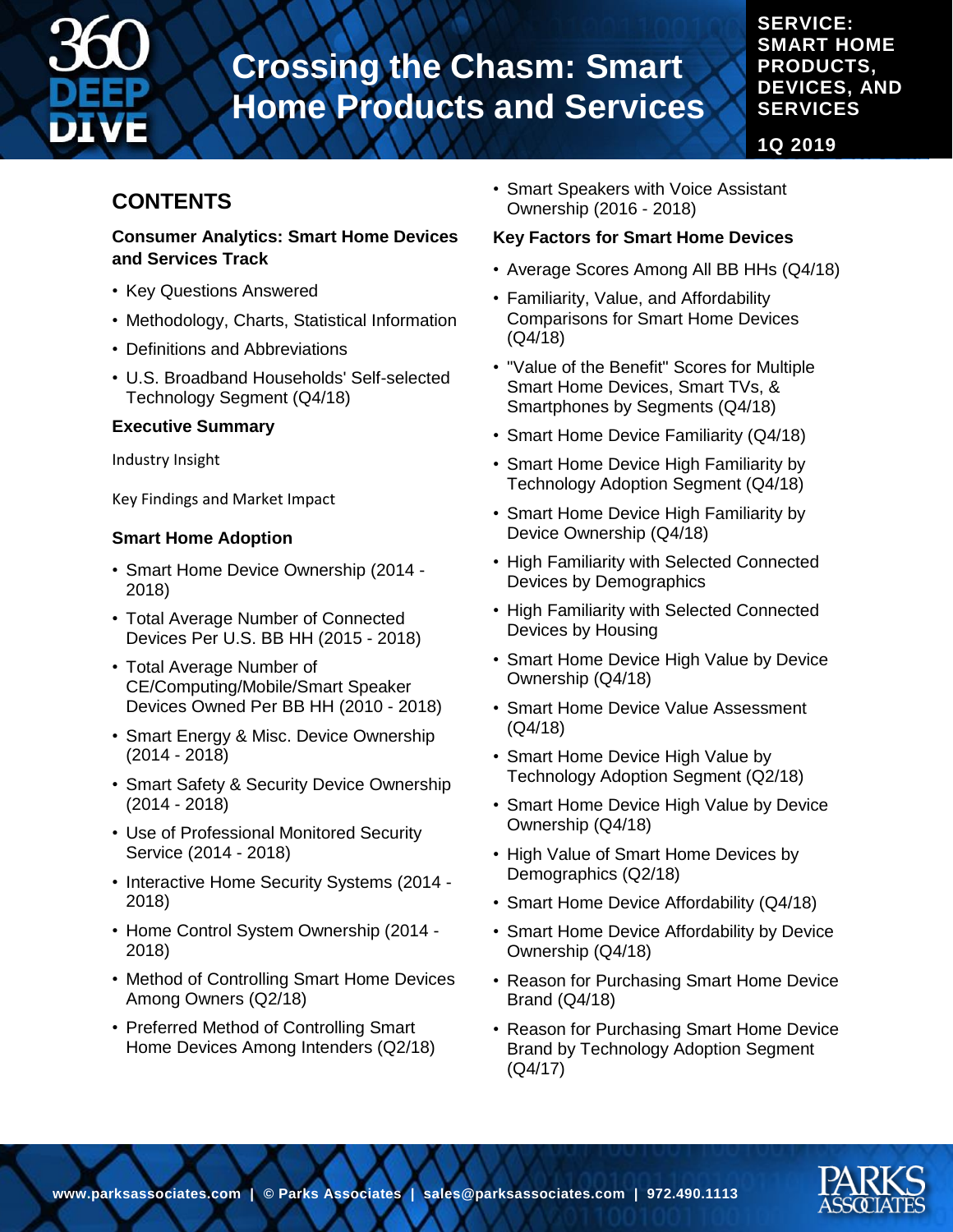

#### **SERVICE: SMART HOME PRODUCTS, DEVICES, AND SERVICES**

**1Q 2019**

• Net Promoter Scores: Smart Home Devices (4Q 2018)

#### **Purchase Intentions**

- Smart Home Device Purchase Intentions
- Differences between Smart Home Device Owners/Intenders and Non-owners/Non **Intenders**
- An Index of Differences
- Overall Smart Home Device Purchase Intention by Technology Adoption Segment (Q2/18)
- Smart Home Device Purchase Intentions by Device Ownership (Q2/18)
- How important are the following when selecting a specific model? (Q4/18)
- Smart Home Device Ownership, 2018 Purchases, and 2019 Intentions (Q4/18)
- Reasons for No Interest in Smart Home Devices (4Q 2018)

#### **Hubs and Controls**

- Smart Door Lock (Q4/18)
- Networked Camera (Q4/18)
- Smart Garage Door (Q4/18)
- Smart Doorbell with Video Camera (Q4/18)
- Smart Thermostat (Q4/18)
- Preferred Voice Control Method for Smart Home Device (Q4/17)
- Preferred Voice Control Method by Demographics (Q4/17)
- Preferred Voice Control Method by Demographics (Q4/17)
- Value of a Smart Home Hub to Control a Home's Smart Devices So You Could...
- Familiarity with a Hub for Central Control by Device Ownership (Q4/18)

#### **Features Desired and The Impact of Incentives on Smart Home Device Intenders**

- Smart Light Bulb: Valuable Capabilities by Technology Adoption Segment (Q2/18)
- Smart Light Bulb: Valuable Capabilities by Age (Q2/18)
- Smart Door Lock: Valuable Capabilities by Technology Adoption Segment (Q2/18)
- Smart Thermostat: Valuable Capabilities by Technology Adoption Segment (Q2/18)
- Networked Camera: Valuable Capabilities by Technology Adoption Segment (Q2/18)
- Impact of Incentives on Likelihood to Purchasing Smart Home Device by Technology Adoption Segment (Q2/18)
- Impact of Incentives on Likelihood to Purchasing Smart Home Device by Device Ownership (Q2/18)
- Impact of Incentives on Likelihood to Purchasing Smart Home Device by **Demographics**
- **Appendix**